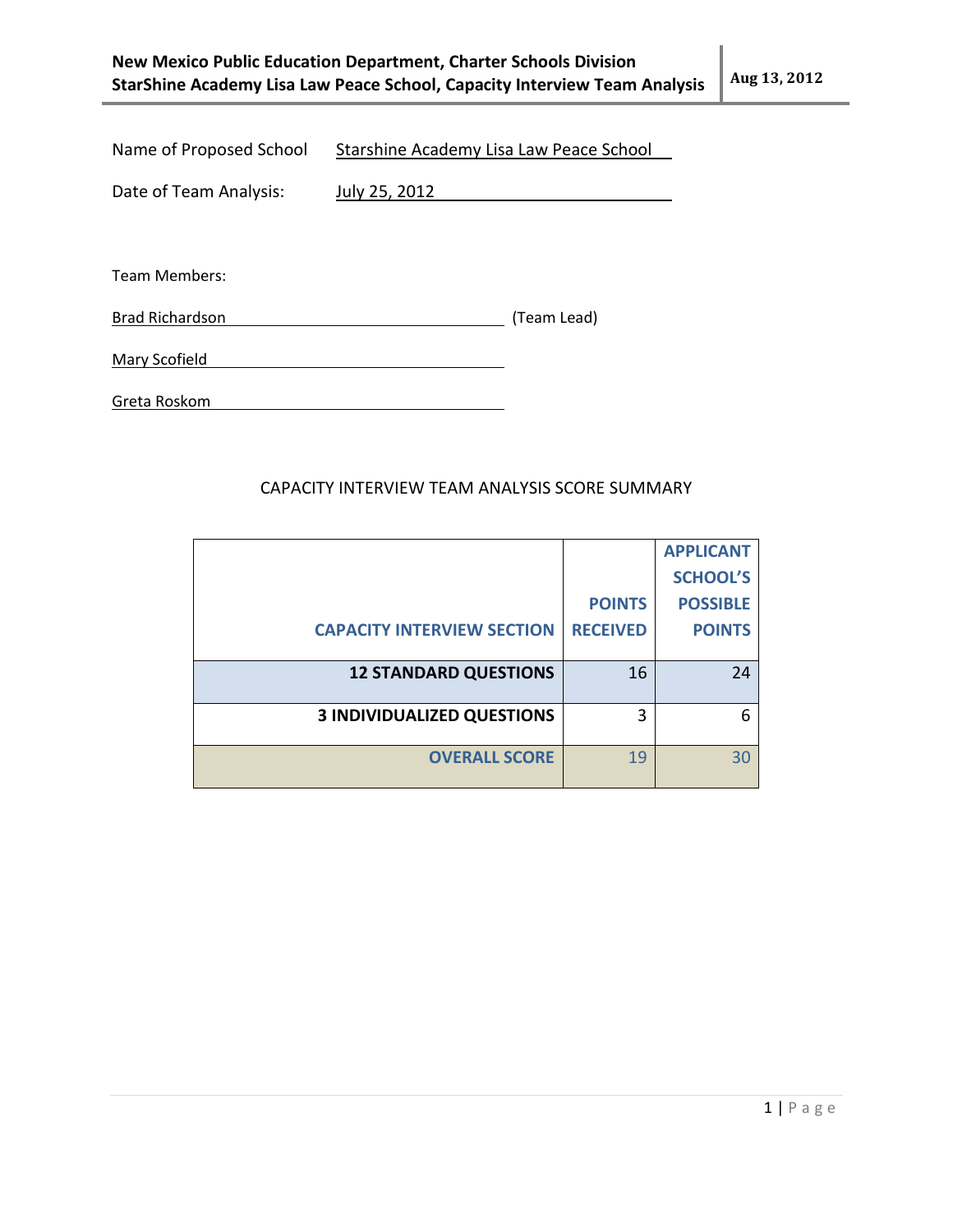| <b>Educational Plan</b> | Describe a typical day for a student in your school. Please be as concise and<br>1.<br>specific as possible; consider the teachers, the materials, the class, the parents,     |  |
|-------------------------|--------------------------------------------------------------------------------------------------------------------------------------------------------------------------------|--|
|                         | ancillary staff, etc.                                                                                                                                                          |  |
|                         | <b>Team Comments:</b>                                                                                                                                                          |  |
|                         | What was missing from the description was any unifying idea of how the CORE                                                                                                    |  |
|                         | Knowledge, Paideia, and the various other activities or programs come together into                                                                                            |  |
|                         | an overall coherent school program. The response did not illuminate the team's                                                                                                 |  |
| Score: 1                | understanding of the StarShine Academy Lisa Law Peace School model.                                                                                                            |  |
| <b>Educational Plan</b> | What is your plan if the school's actual enrollment population is different from the<br>2.                                                                                     |  |
|                         | targeted population you originally intended to serve?                                                                                                                          |  |
|                         | <b>Team Comments:</b>                                                                                                                                                          |  |
|                         | The team was looking for indications that the founders understood that the student                                                                                             |  |
|                         | population might comprise those coming from both within and outside the identified                                                                                             |  |
|                         | Agua Fria neighborhood, and how might the StarShine Academy Lisa Law Peace School                                                                                              |  |
|                         | model be appropriate and elastic enough to support all students, regardless of                                                                                                 |  |
| Score: 1                | background.                                                                                                                                                                    |  |
| Governance              | Please explain the delineated roles and responsibilities of, and the relationships<br>3.                                                                                       |  |
|                         | between, the founders, the governing body, and the school's administration                                                                                                     |  |
|                         | during the transitional period between the planning year and the first year of                                                                                                 |  |
|                         | operations. Describe how those relationships evolve over the full term of the                                                                                                  |  |
|                         | charter.                                                                                                                                                                       |  |
|                         | <b>Team Comments:</b><br>The team did hear that the school administration would hire the staff. This clarified a                                                               |  |
|                         | statement in the application that indicated that the governing body would hire the                                                                                             |  |
|                         | staff, upon advice of the administration. The team remains a bit concerned that the                                                                                            |  |
|                         | founders do not quite understand the appropriate distinctions between governance                                                                                               |  |
|                         | and management. The team was also left wondering why the school both needed a                                                                                                  |  |
|                         | foundation and needed to become a foundation. The team was concerned if this was                                                                                               |  |
|                         | allowed of a state agency.                                                                                                                                                     |  |
|                         |                                                                                                                                                                                |  |
| Score: 0                | The response to this question raised more questions than it resolved.                                                                                                          |  |
| Governance              | How does the school's governing body exercise its oversight and accountability?<br>4.                                                                                          |  |
|                         | What does the governing body have oversight of?                                                                                                                                |  |
|                         | <b>Team Comments:</b>                                                                                                                                                          |  |
|                         | Though the school's response was a bit vague and rambling, it did highlight important<br>concepts: governing councils exercise authority, in part, through policy actions, and |  |
|                         | receiving, reviewing, and acting on financial and student performance reports. The                                                                                             |  |
|                         | team was also looking for how the governing council holds the head administrator                                                                                               |  |
|                         | accountable.                                                                                                                                                                   |  |
| Score: 1                |                                                                                                                                                                                |  |
| <b>Facility</b>         | Describe your plan for acquiring a facility and ensuring that the facility meets<br>5.                                                                                         |  |
|                         | educational occupancy standards required by applicable New Mexico construction                                                                                                 |  |
|                         | codes. Whose responsibility is it to carry out this major piece of opening a charter                                                                                           |  |
|                         | school?<br><b>Team Comments:</b>                                                                                                                                               |  |
|                         | This is an ideal situation, and the StarShine team appears on its way to securing a                                                                                            |  |
| Score: 2                | building in the desired neighborhood.                                                                                                                                          |  |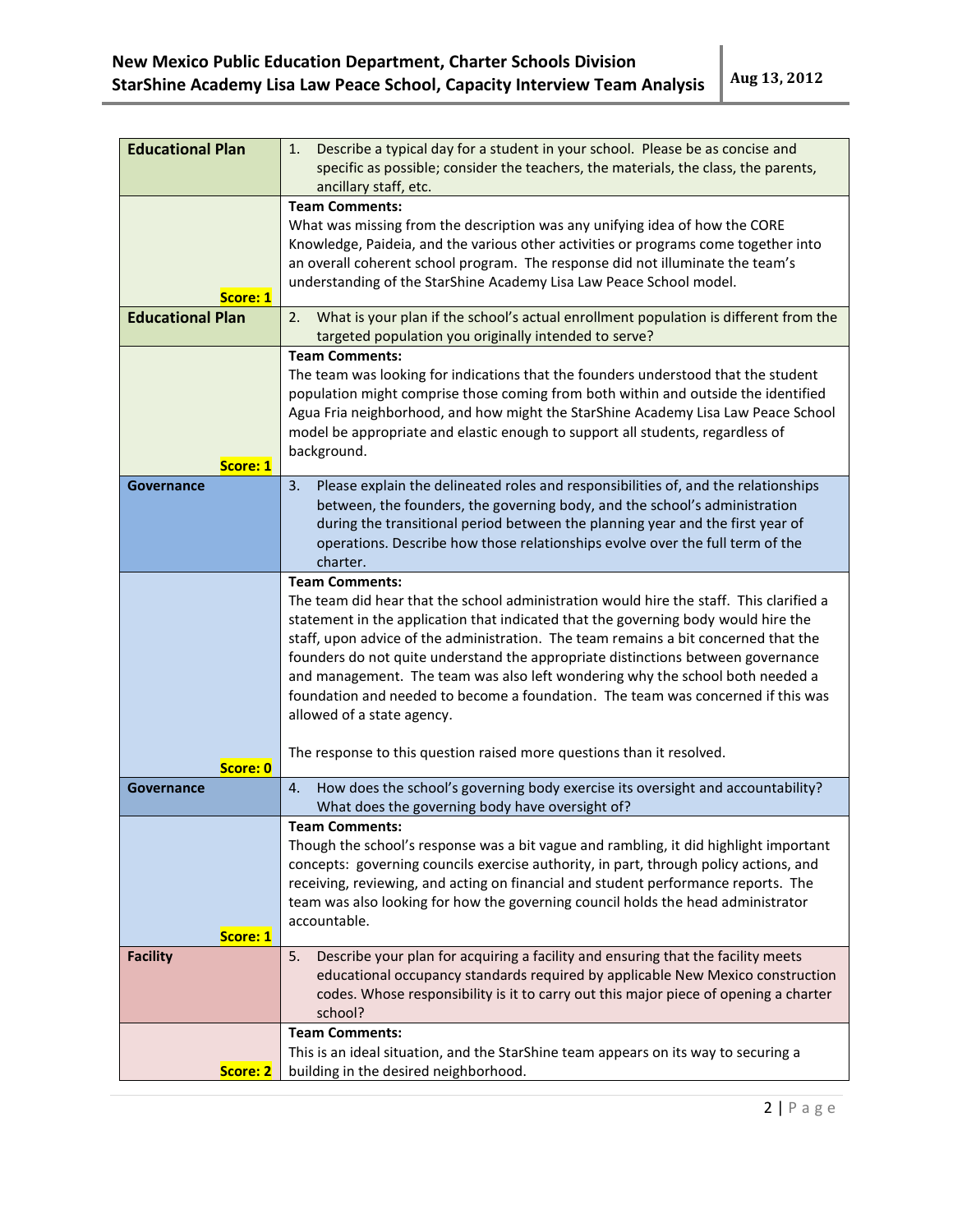| <b>Facility</b>                                      | If you cannot find a building that meets PSFA approval, what is your next steps<br>6.<br>plan?                                                                                                                                                                                                     |  |
|------------------------------------------------------|----------------------------------------------------------------------------------------------------------------------------------------------------------------------------------------------------------------------------------------------------------------------------------------------------|--|
| Score: 2                                             | <b>Team Comments:</b><br>The founders appear to have advanced this important part of developing a school, and<br>being in a position to have a school built to meet its specifications is fortunate.                                                                                               |  |
| <b>Finance</b>                                       | How are you going to open your school without federal start-up funds?<br>7.                                                                                                                                                                                                                        |  |
|                                                      | <b>Team Comments:</b>                                                                                                                                                                                                                                                                              |  |
| Score: 2                                             | The founding group, due in part to personal connections and to StarShine's national<br>standing, has resources available to opening a school possible.                                                                                                                                             |  |
| <b>Finance</b>                                       | If something in your budget is not working as planned, for instance, you do not get<br>8.<br>the desired enrollment numbers for the first year, what will be your plan of<br>action?                                                                                                               |  |
|                                                      | <b>Team Comments:</b>                                                                                                                                                                                                                                                                              |  |
| Score: 2                                             | The team felt the founders understood what steps to take to ensure that the school<br>remains on solid financial footing.                                                                                                                                                                          |  |
| <b>Policies and</b>                                  | If your school requires a change to the original charter contract what is the<br>9.                                                                                                                                                                                                                |  |
| <b>Procedures</b>                                    | process for your governing body to address that change?                                                                                                                                                                                                                                            |  |
|                                                      | <b>Team Comments:</b>                                                                                                                                                                                                                                                                              |  |
|                                                      |                                                                                                                                                                                                                                                                                                    |  |
|                                                      | The team was looking for a description of the process that the school would follow                                                                                                                                                                                                                 |  |
| Score: 1                                             | that includes the governing council.                                                                                                                                                                                                                                                               |  |
| <b>Policies and</b>                                  |                                                                                                                                                                                                                                                                                                    |  |
|                                                      | 10. What role do policies have in the operation of a school? What triggers the need                                                                                                                                                                                                                |  |
| <b>Procedures</b>                                    | for a policy?                                                                                                                                                                                                                                                                                      |  |
|                                                      |                                                                                                                                                                                                                                                                                                    |  |
|                                                      | <b>Team Comments:</b><br>The team did not get a clear sense that the founders understood policies and why they<br>are necessary. To the founders' thinking, policies appear to represent over-reaching<br>rules, and this runs counter to their preferred way of operating, i.e., being actualized |  |
|                                                      | by Maslow's hierarchy.                                                                                                                                                                                                                                                                             |  |
| Score: 0                                             |                                                                                                                                                                                                                                                                                                    |  |
| <b>Policies and</b>                                  | 11. What do you anticipate your process will be for developing policies? How will you                                                                                                                                                                                                              |  |
| <b>Procedures</b>                                    | ensure that your policies and procedures are not only compliant, but current and                                                                                                                                                                                                                   |  |
|                                                      | effective?                                                                                                                                                                                                                                                                                         |  |
|                                                      | <b>Team Comments:</b>                                                                                                                                                                                                                                                                              |  |
|                                                      | The team felt a bit surprised and pleased at the thoughtfulness of this response, given                                                                                                                                                                                                            |  |
| Score: 2                                             | the nature of the previous question.                                                                                                                                                                                                                                                               |  |
| <b>Planning Year</b>                                 | 12. What major challenges do you anticipate during the planning year as you work to                                                                                                                                                                                                                |  |
|                                                      | open a new school? How do you envision organizing yourselves to carry out the                                                                                                                                                                                                                      |  |
|                                                      | tasks required to open a school?                                                                                                                                                                                                                                                                   |  |
|                                                      | <b>Team Comments:</b>                                                                                                                                                                                                                                                                              |  |
|                                                      | The team feels that the school founders have identified the top two challenges the                                                                                                                                                                                                                 |  |
|                                                      | proposed school faces as it seeks to set up in the Agua Fria neighborhood. Building                                                                                                                                                                                                                |  |
|                                                      | rapport with the community has everything to do with engaging students and their                                                                                                                                                                                                                   |  |
| families, essential for the school to be successful. |                                                                                                                                                                                                                                                                                                    |  |
| Score: 2                                             |                                                                                                                                                                                                                                                                                                    |  |